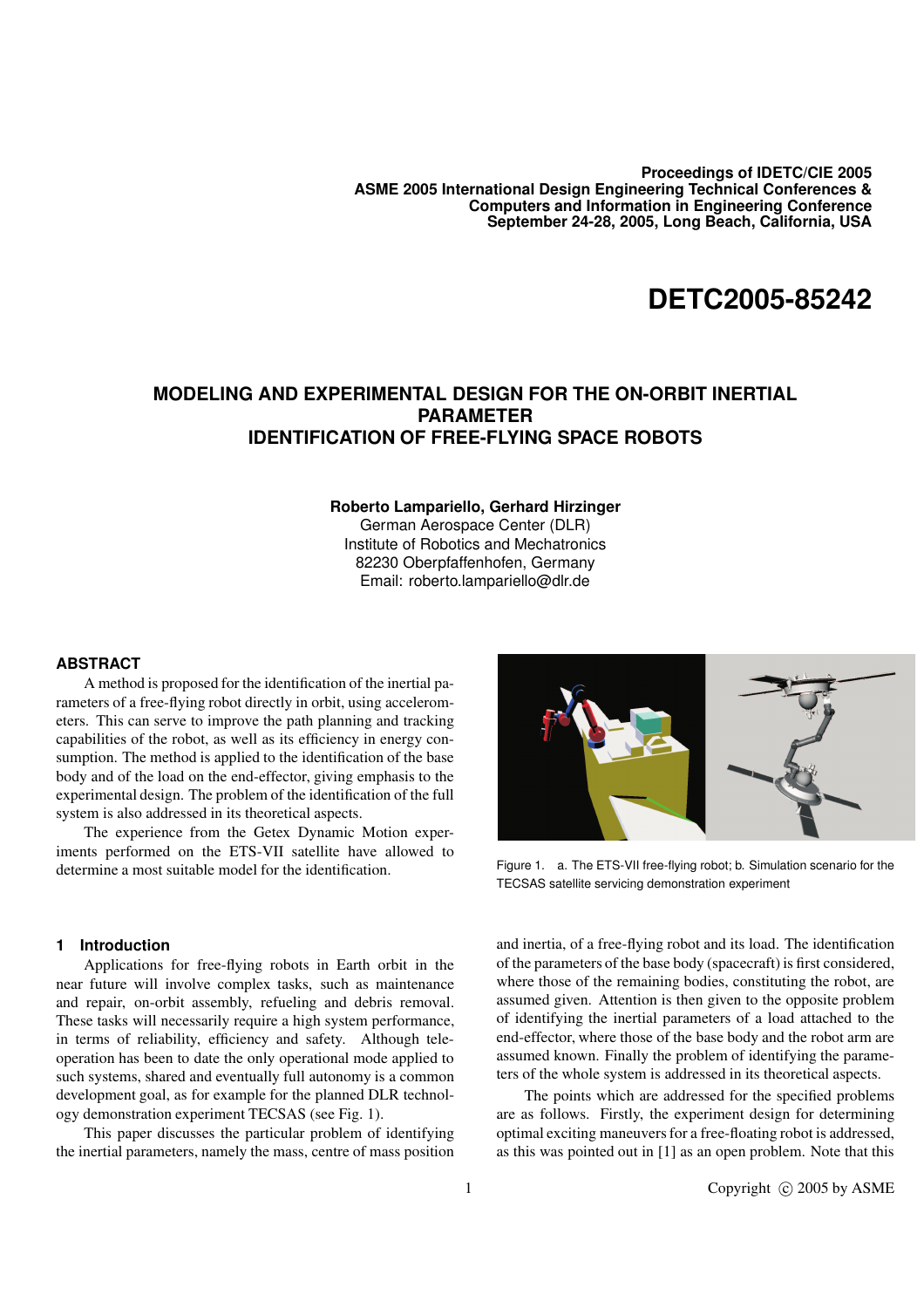is an important point because of the limited operational speed of the robot (for the ETS-VII experiments [2] a maximum endeffector velocity of 50 mm/sec. and 5 deg./sec., for the translational and the rotational components respectively, was allowed) and because of the particular base body dynamics.

Another open issue is the identifiability of the parameters, when those of the full system what to be identified. This problem reduces to determining the base inertial parameters for a freefloating robot.

A novel approach to the particular identification problem presented here, includes an analysis of the use of accelerometers to perform the identification, in terms of their applicability in orbit as well as their sensitivity requirements.

In this paper, only the inertial parameters defined above are considered for the identification problem. Joint dynamic parameters are conveniently eliminated by the use of rheonomically driven joints in the dynamic model. The inertial parameters of the robot arm can be assumed to be known from CAD data, generally to 5% accuracy. Other parameters, such as those of the load, may have a large error (up to 100% or more). The method developed is applied in simulation to a three dimensional model with a six-degree-of-freedom manipulator and results are given based on such simulation and on the experience gained with the Getex experiments performed on the ETS-VII satellite in 1998 (see Fig. 1).

## **1.1 Motivation for the identification of the inertial parameters**

There are further considerations to make relative to the identification of the inertial parameters of free-flying robots. As already mentioned, robot motions in space are generally slow, due to restrictions on the base body reaction. As a first consequence of this, orbital disturbances become important in the correct description of the robot dynamics. Secondly, inertial parameter identification seems to be of little importance, since dynamic effects are small and should be easily dealt with by the controller. However, after noting the distinction between *free-flying* and *free-floating* robots in ones with actuated and non-actuated base body respectively, the two following points should be considered:

- the mapping between joint space and inertial (task) space of a free-floating robot is inertial parameter dependent;

- the aim of operational methodologies is to minimize the control effort of the base body, since fuel is in space a nonrenewable and expensive resource.

The following considerations then apply to the implementation of free-flying robot motion planning and control methodologies, in the presence of inertial parameter uncertainty.

**1.1.1 Path planning issues** Since the mapping between joint space and inertial space, where tasks are generally defined, is inertial parameter dependent, any path planning strategy which works in joint space, to the great advantage of avoiding dynamic singularities, but which is based on a desired final end-effector state and must satisfy given collision avoidance constraints, usually defined in inertial space [3], will derive erroneous solutions arising from the parameter uncertainty.

The only way to avoid this problem, is to implement a taskspace controller, i.e. to use sensor information from a reference in task space. The path tracker will then follow a path planning solution expressed in task space, diverging from its representation in joint space. This however will generally not be optimal for the given task and the true robot dynamics.

This argumentation comes to the conclusion that if path planning methods want to be used efficiently, inertial parameter identification has to be performed before any operational phase. If not, the solution will have to be tracked in task space and will not be optimal.

**1.1.2 Control issues** For the free-floating case, due to its nonholonomic nature, the control could be rather difficult to implement, if attention also needs to be given to the redundant degrees of freedom, in practice those of the base body, for purposes such as collision avoidance. In fact, the free-floating dynamics is such that the final state of the redundant degrees of freedom is path dependent. Therefore any undesired motion of the base would need to be corrected with complicated nonholonomic motions of the robot. The alternative to this problem is to actuate the base body, which again could result to be a suboptimal solution to the given problem.

Moving further into the control issue, let us assume that the suboptimal solution found by the path planner is acceptable for our purpose. The path tracker then has to follow the given solution in task space.

If adaptive control is implemented then the tracking error can be proven to be asymptotically stable but the parameter error will only be so in case persistent excitations are being performed by the robot (it is otherwise only bounded) [4].

This holds for the implementation of computed torque control with uncertainty and adaptation, in joint space. An adaptive control method has been developed for the free-floating case (although only 2D) in inertial space by Gu and Xu [5]. This can work correctly for tracking a desired path, but as explained above, this path will only be optimal if the inertial parameters are equal to those of the real system.

## **1.2 Literature review**

The problem of parameter uncertainly or parameter drift has been tackled in the context of adaptive control by [5], [6] and [7]. The first addresses the problem of the identification of the param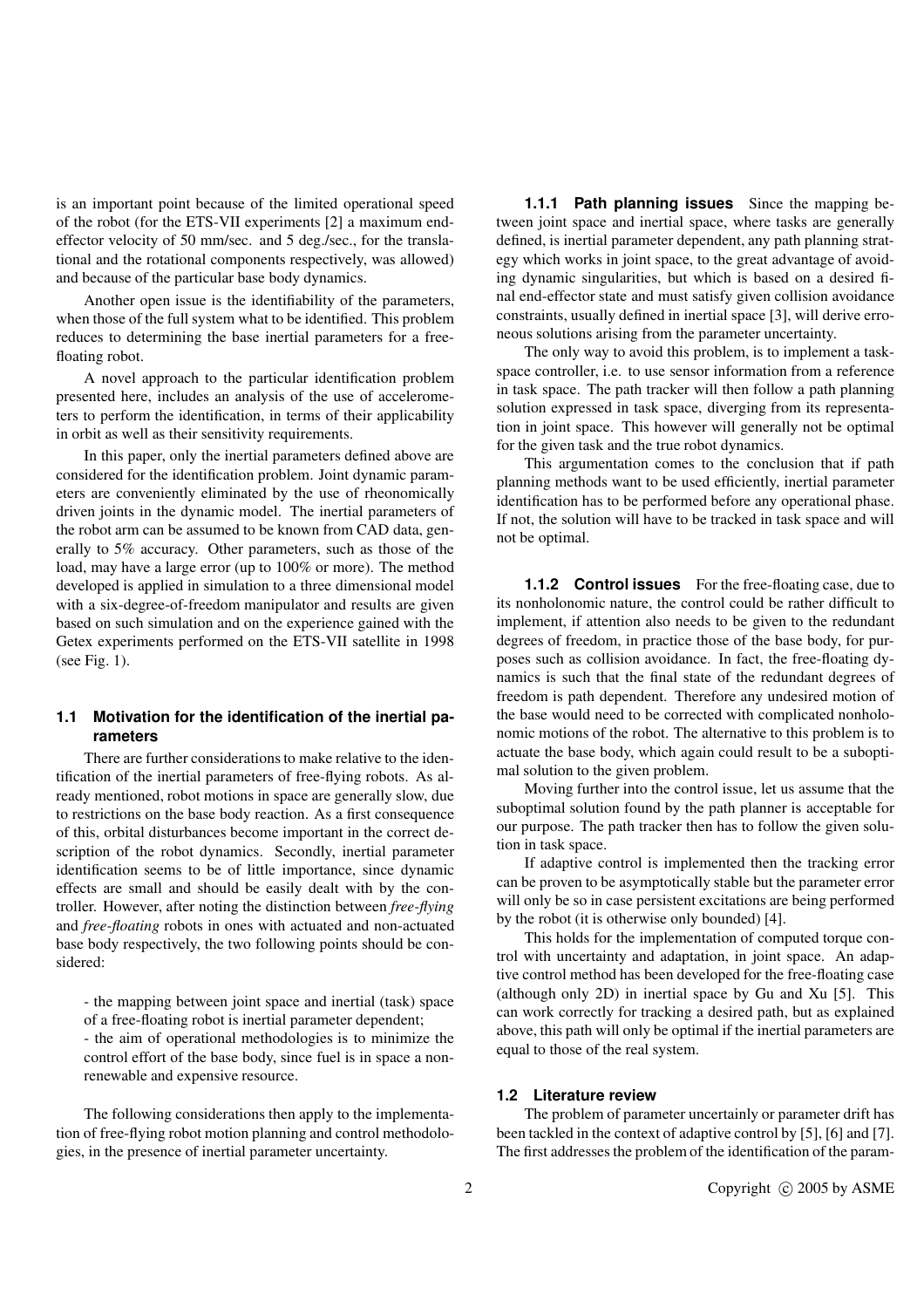eters of the robot-spacecraft system, in attitude controlled mode. The robot is modeled in joint space, for which it is shown that the unknown inertial parameters appear linearly. The authors, however, recognize the necessity to perform the identification before tracking any path in joint space and the need for persistently exciting inputs to determine the real parameter values.

The second [5] develops an "extended robot" model for the free-floating case, for which the inertial parameters also appear linearly. An adaptive control scheme is then developed based on the normal form augmentation approach but is applied to a twodimensional example only. Furthermore, the method relies, for the linear parameterization, on the measure of the base body position, velocity and acceleration, although it is not specified how this information is obtained. The third article [7] removes the necessity to measure the acceleration of the base body and suggests a two layer control system: one which carries out the identification (using the methods suggested by [5]); the other, on the base of the identification results, performs the tracking. The method is applied to a two-dimensional example, where reference is given to the use of exciting frequencies to determine persistently exciting inputs.

An off-line identification approach has also been developed in [1] and in [8], who apply the linear least squares identification method to the equations of a two body system (one joint), for which only the parameters of one are known. The identification problem is also addressed in [9], where that of the whole system is considered, with application to the realistic case of the ETS-VII satellite (however only part of the parameters is identified, by only using the conservation of angular momentum). In none of the above examples is the problem of exciting maneuvers addressed in detail, especially not for the three-dimensional case, nor are the limitations of the identification of the whole system explained.

Parameter identification of ground robots has been extensively addressed, as for example by [10] and [11]. [10] develops a method based on the regressor matrix, minimizing its condition number to arrive at an optimal identification trajectory. No insight is given, however, on the design of the excitation maneuvers. In [12] it is argued that a correct treatment of noise is mandatory for efficient identification. An excitation-trajectory optimization method is therefore proposed, within a stochastic framework, which also minimizes the parameter uncertainty. However, in order to make use of an implementation in the frequency domain, the excitations are multi-periodic. This could give rise to the excitation of the flexible appendages and fluid elements of the free-floating robot and are as such not thought adequate.



Figure 2. Measured (continuous line) and simulated (dotted line) satellite attitude (three Euler angles) for an experimental maneuver of the ETS-VII satellite robot

#### **2 Modeling of the free-flying robot**

## **2.1 Orbital disturbances and the ETS-VII satellite experiments**

The Getex Dynamics Motion Experiments, performed by DLR in conjunction with NASDA on the Japanese ETS-VII experimental satellite, have outlined the importance of the disturbances in low Earth orbit on the motion of a free-floating robot. The experiments are reported in some detail in [2].

The main disturbances can be easily recognized when writing the equations of motion for the rotational dynamics of a gyrostatic body as follows [13]:

$$
\underline{\underline{I}} \cdot \underline{\underline{\omega}}^{bI} = \underline{N}_{gg} - \underline{\underline{\omega}}^{bI} \times \left( \underline{\underline{I}} \cdot \underline{\underline{\omega}}^{bI} \right) - \underline{\underline{\omega}}^{bI} \times \underline{h}_{rw} \,. \tag{1}
$$

In this equation  $\underline{\omega}^{bI}$  is the angular velocity of the satellite reference frame relative to the inertial frame on ground, *I* is the inertia tensor of the satellite with respect to its centre of mass and *hrw* that of the reaction wheels with respect to the satellite. Also  $N_{ge}$ represents the gravity gradient torque.

From Eq. (1) it can be seen that the gravity gradient  $N_{gg}$ , the residual angular momentum of the reaction wheels  $h_{rw}$  and the non-zero initial angular velocity of the satellite give rise to the drifting motion of the satellite found in the experimental results, shown in Fig. 2. The figure shows an example of the drift found in the experimental data, for a set of maneuvers performed on the free-flying robot while the attitude control of the spacecraft was switched off. Note that the robot motion was extremely limited, for operational safety and that the robot mass was a lot smaller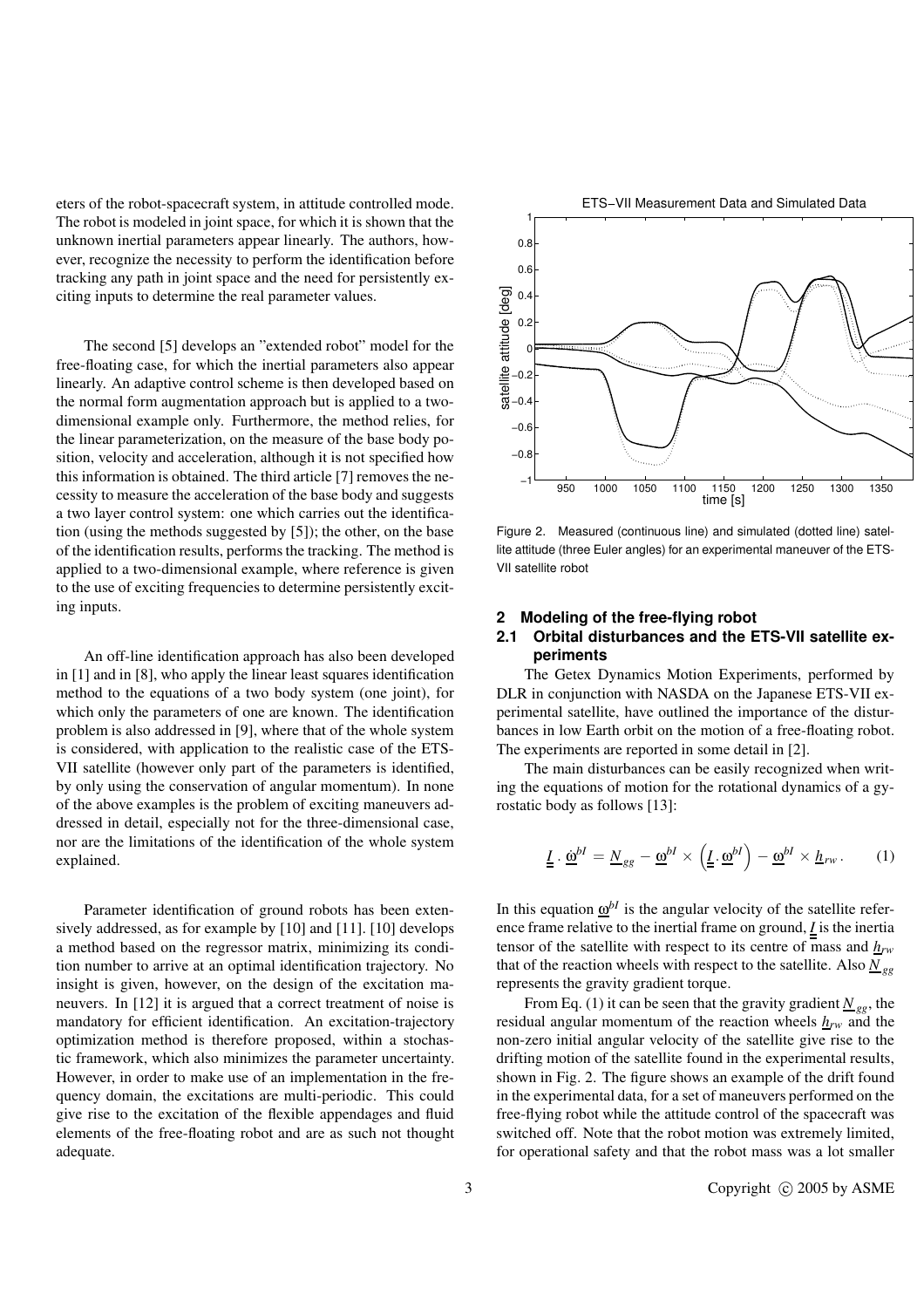than that of the satellite. Therefore, the disturbance of the base body motion was very small. The graph also indicates the fact that the simulated model gives rise to some discrepancy between the measured and the simulated data. This fact motivated the current work.

Furthermore, the assumption which is often made in deriving models for free-floating robots for simulation or control purposes, for which the system can be considered to be free of any external actions, is a rather strong one. This is even more so in the context of parameter identification, where modeling errors of such kind could be determinant. It is for this reason that the dynamical equations of motion, rather than their first integral representation, are used here for the identification.

#### **2.2 Equations of motion of a free-flying robot**



Figure 3. Reference frames and geometrical quantities of the multibody system

The equations of motion of a free-flying robot with rheonomically driven joints are now described (see [3] for more details). Consider the multibody system depicted in Fig. 3, composed by rigid bodies connected by revolute joints. The inertial frame of reference  $\{O^I, \underline{e}^I\}$  is initially taken to be in the Earth centre. This choice is dictated by the fact that the equations of motion are only valid when referenced to an inertial frame. Since the orbital frame is an accelerating frame, it usually cannot serve for this purpose.

Therefore, the quantity  $r^i$ , shown in Fig. 3, refers to the orbital position vector of body *i* and is clearly function of time. Also, the configuration of the  $i^{th}$  revolute joint, whose rotation vector is  $\underline{u}^i$ , is described by the variable  $\theta^i$ , which is measured relative to an arbitrary initial reference robot configuration.

The spatial equations of motion of the system can then be written, using the Newtonian-Eulerian formulation, as follows (kinematics are omitted for brevity, but details of the dynamic derivation will turn useful in the next section): Dynamics:

$$
m^i \underline{v}^i = \underline{f}^i_e + \underline{f}^i_c \tag{2}
$$

$$
\underline{\underline{I}}^i \cdot \underline{\dot{\omega}}^i = \underline{t}^i_e + \underline{t}^i_c \tag{3}
$$

Constraints:

$$
\underline{r}^{i+1} = \underline{r}^i + \underline{d}^i \tag{4}
$$

$$
\mathbf{A}^{i+1} = \mathbf{B}^{i+1} \mathbf{A}^i \tag{5}
$$

where  $r^i$  is the absolute position,  $A^i$  is the direction cosine matrix,  $\underline{v}^i$  the translational velocity and  $\underline{\omega}^i$  the angular velocity of body *i* relative to the inertial frame. B<sup>*i*</sup> is the relative rotation matrix between frames *i* and  $i - 1$ , function of  $\theta^{i}$ . Furthermore,  $m<sup>i</sup>$  is the mass constant,  $I<sup>i</sup>$  the inertia tensor referred to the centre of mass,  $f^i_e$  and  $f^i_e$  are the sums of the external forces and torques and  $f_c^i$  and  $f_c^i$  are the sums of the constraint forces and torques (arising from the revolute joints) on the *i th* body.

The equations of motion are resolved in the inertial frame  $\{O^I, \underline{e}^I\}$ . Furthermore, the independent position state space variables are chosen to be

$$
\mathbf{y}_I = [\mathbf{r}^0, \phi^0, \theta]^T \mathbf{y}_{II} = [\mathbf{v}^0, \mathbf{\omega}^0, \dot{\theta}]^T, \tag{6}
$$

where superscript 0 refers to base body quantities,  $\phi^0$  is a column matrix  $(3 \times 1)$  containing three attitude parameters (such as Cardan angles) and  $\theta = [\theta^i]$ .

The equations can be further modified to the advantage of the parameter identification, by expressing the joint motion as rheonomically driven, rather than acted upon by the motor torques. The result of this is that the equations are independent of any details of the modeling of the joints (in particular friction) since the rheonomic term itself expresses all these in terms of predefined motion variables ( $\theta$ ,  $\dot{\theta}$  and  $\ddot{\theta}$ ). These can be obtained from measurement and as such be used for the identification of the inertial parameters which are of interest here.

It follows that the equations of motion become

$$
M\dot{\bar{y}}_{II} = C + \Lambda^0 + \chi, \qquad (7)
$$

4 Copyright © 2005 by ASME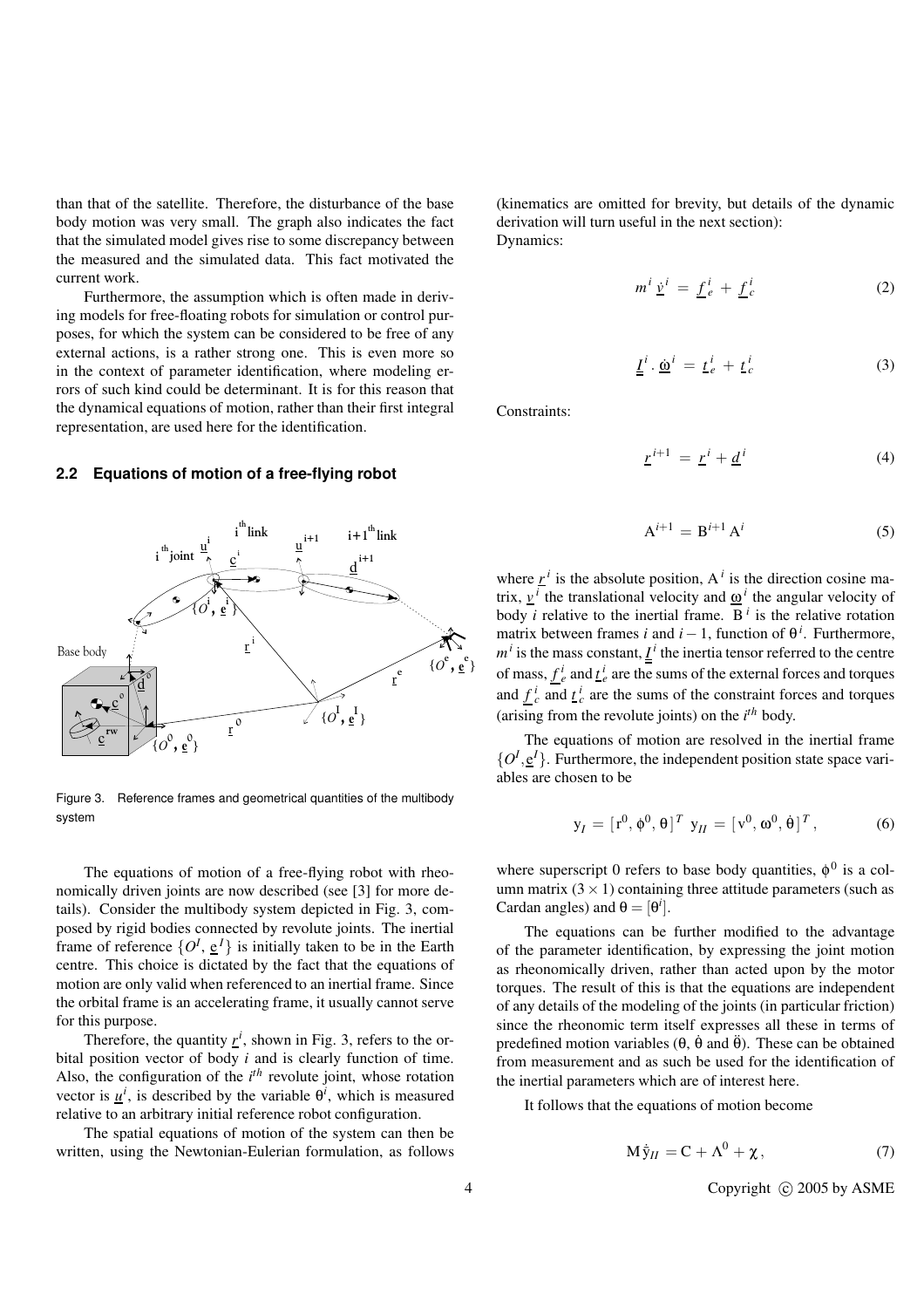where

$$
\bar{\mathbf{y}}_H = [\mathbf{v}^0, \mathbf{\omega}^0]^T. \tag{8}
$$

In Eq. (7)  $\chi$  is a linear function of  $\ddot{\theta}$  and  $\Lambda^0$  contains the sum of all external actions acting on the base body. Furthermore, matrix M and vector C represent the mass matrix and the apparent terms respectively.

#### **2.3 Orbital multibody dynamics model**

The equations of motion described in the previous section are only valid in an inertial frame of reference. It is evident though that the orbital frame is not inertial as it accelerates around Earth. In order for the equations of motion to be valid, they should be referenced to the Earth frame, which for our purposes could be assumed to be inertial. This is however impractical and it is necessary to eliminate the dependence of the equations on an accurate measurement of the orbital radius.

The left hand side of Eq. (2) is expressed using the relative derivative form (left superscript 'b') as follows:

$$
m^{i} \underline{\mathbf{v}}^{i} = m^{i} \left( \frac{b_{\underline{r}}}{i} + 2 \underline{\omega}^{i} \times \frac{b_{\underline{r}}}{i} + \underline{\omega}^{i} \times \underline{\mathbf{r}}^{i} + \underline{\omega}^{i} \times \underline{\omega}^{i} \times \underline{\mathbf{r}}^{i} \right). (9)
$$

Note that acceleration measurements of the spacecraft will consist of measures of  $b\ddot{\textbf{r}}$ <sup>0</sup>, necessarily taken about its body frame. The centrifugal and the tangential terms on the right hand side of the equation shows that the measurement of vector  $r^i$  is in principle necessary.

The motion of the system can then be decomposed as follows (c.f. Eq. (2)):

$$
m^i \underline{\ddot{r}}^i = m^i \left( \underline{\ddot{R}}^i + \underline{\ddot{\epsilon}}^i \right) = \underline{f}^i_e + \underline{f}^i_c. \tag{10}
$$

Vectors  $\underline{R}^i$  and  $\underline{\varepsilon}^i$  represent the reference orbital component and the additional component induced by the robot motion and orbital disturbances respectively.

An approach which is often used in the context of spaceflight dynamics, for the derivation of the relative motion between two spacecraft is that, for small orbital distances, the gravitational force can be expressed as a Taylor series expansions with respect to some reference point function [14]. Eq. (10) can first be expressed as

$$
m^i \left(\underline{\ddot{R}}^i + \underline{\ddot{\epsilon}}^i\right) = \underline{g}^i(\underline{r}) + \underline{f}^i_c,\tag{11}
$$

where vector  $g^i$  is the gravitational force on body *i*, equal to  $-m^{i}(\mu/r^{i})\hat{r}^{i}$ , *r*<sup>*i*</sup> being the modulus of vector <u>*r*<sup>*i*</sup></u> and  $\mu$  is the standard gravitational parameter of the Earth. When we expand this expression in a Taylor series about the point function for the base body,  $-m^0(\mu/R^{0.2})\hat{R}^0$ , we obtain, for the multibody system,

$$
m^i \left(\underline{\ddot{R}}^0 + \underline{\ddot{\epsilon}}^i\right) = \underline{g}^i \left(\underline{R}^0\right) + \underline{\underline{G}}^i \cdot \underline{\epsilon}^i + \underline{f}^i_c, \tag{12}
$$

having omitted all terms of order higher than  $\underline{\varepsilon}^2$  and where  $\underline{G}^i$  is the gravity gradient dyadic, given by the expression:

$$
\underline{\underline{G}}^i = \frac{\mu m^i}{R^0} \left[ 3 \hat{R}^0 \hat{R}^0 - \underline{\underline{u}} \right]. \tag{13}
$$

 $R^0$  is the modulus of vector <u>R</u> and <u>u</u> is the unitary dyadic.

The first term on the right hand side of Eq. (12) can be eliminated together with the first term on the left hand side (note that this holds for any orbital eccentricity). The second term instead accounts for the distribution of the multibody system mass about the centre of mass of the base body in the gravitational field. Each  $\underline{\varepsilon}^i$  can be expressed in function of  $\underline{\varepsilon}^0$ , relative to the first body, and of the geometrical quantities of the multibody system.

What is important to note is that the dependence of the equations on the orbital radius has now reduced to that in the gravity gradient dyadic expression, Eq. (13). However, a simple sensitivity analysis shows that an error in the measurement of  $R^0$  of 1 km gives rise to an error in the torque of the order of 1e-6 Nm. Current orbital position measurement technology can do much more than that, as for example the Global Positioning System, for which precision of up to 1 m can be achieved. The resultant error in the gravity gradient expression can then be neglected.

Finally, end equations are:

$$
m^i \underline{\tilde{\epsilon}}^i = \underline{\underline{G}}^i \cdot \underline{\epsilon}^i + \underline{f}^i_c \tag{14}
$$

$$
\underline{\underline{I}}^i \cdot \underline{\dot{\omega}}^i = \underline{t}^i_e + \underline{t}^i_{gg} + \underline{t}^i_c, \qquad (15)
$$

where

$$
\underline{t}_{gg}^i = 3 \frac{\mu}{R^3} \hat{R} \times \underline{\underline{\mathbf{I}}^i} . \hat{R} . \tag{16}
$$

The new state space variables can be taken to be

$$
\mathbf{y}_I = [\mathbf{\varepsilon}^0, \mathbf{\phi}^0, \mathbf{\theta}]^T \mathbf{y}_{II} = [\mathbf{\varepsilon}^0, \dot{\mathbf{\omega}}^0, \dot{\mathbf{\theta}}]^T, \quad (17)
$$

5 Copyright C 2005 by ASME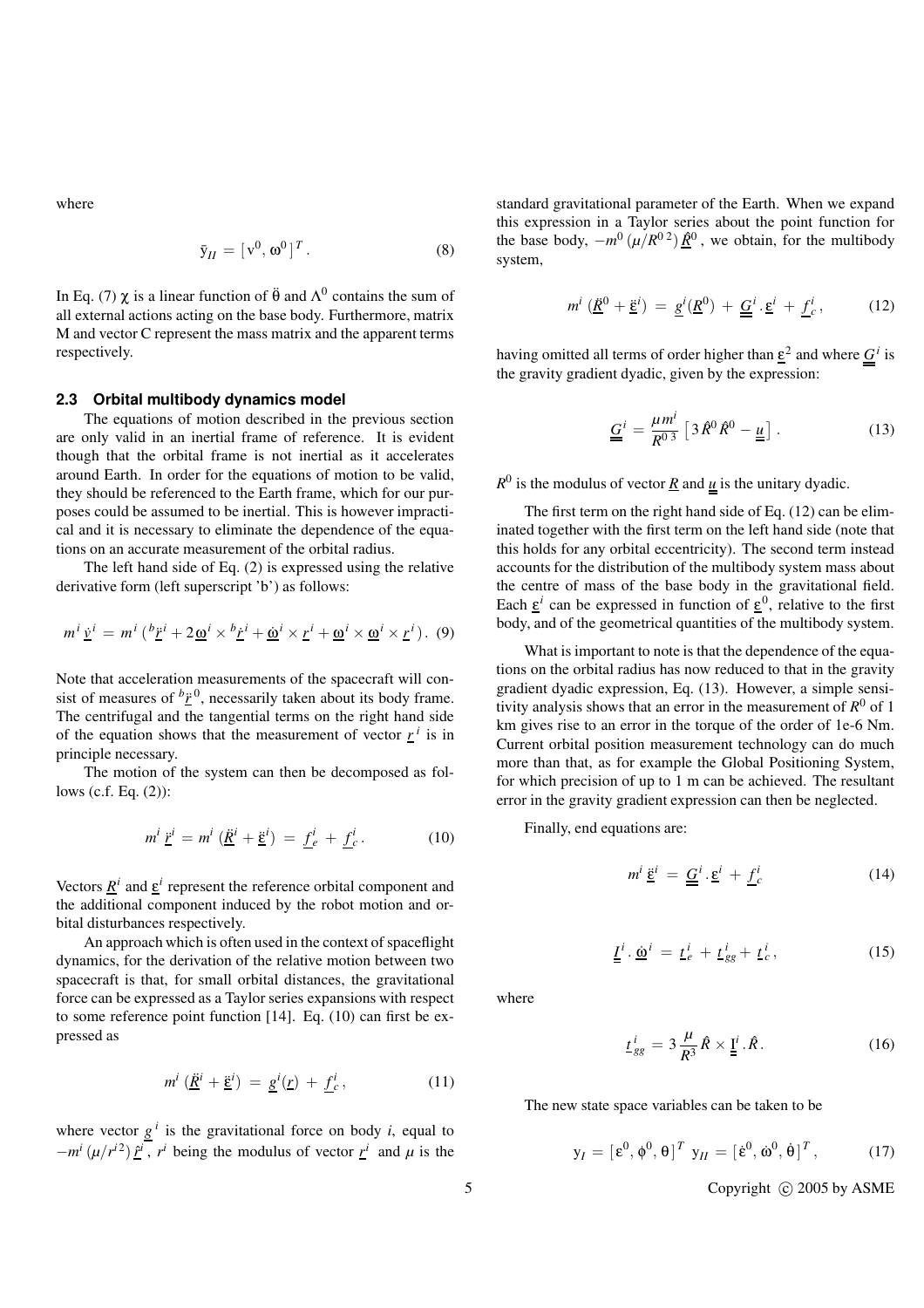having expressed the vector quantities in the orbital frame. For the derivation of the equations of motion, Eq.s (14)- (15) then substitute Eq.s (2)- (3) in section 2.2.

The use of accelerometers is then possible and necessary for the measurement of the quantity  $\dot{\epsilon}^0$ , as shown later.

## **3 Statement of the identification problem and method of solution**

The parameter identification is separated into the following specific problems:

- *problem 1*: solve for the inertial parameters of the base body (or spacecraft);

- *problem 2*: solve for the inertial parameters of the load on the end-effector;

- *problem 3*: solve for the inertial parameters of the whole multibody system.

The excitation aims at maximizing the base body motion with suitable robot maneuvers and to using the measurements of the base body motion for identification.

The identification problem is written as a nonlinear leastsquares problem, based on an integral model of the equations of motion, as will be described shortly.

Each of the terms in the equations of motion (7) can be shown to be linear in the inertial parameters, or of linear combinations of them, more specifically:

$$
p = [m^i \ m^i c^i \ I^i]^T, \ 1 \le i \le n,
$$
 (18)

for *n* bodies.

This leads to the possibility to express the equations in the form

$$
\Phi(\bar{y}_I, \bar{y}_{II}, \dot{\bar{y}}_{II}) p = \Lambda^0, \qquad (19)
$$

where  $\Phi$  is generally termed the regressor matrix and vector  $\Lambda^0$ represents the external forces on the base body, defined in equation 7. This gives rise to a standard linear estimation problem, the solution of which is then represented by a pseudo-inverse of Φ. Generally speaking, the methods derived for example by [10] can then be applied to reduce the condition number of the regressor matrix  $\Phi$  as much as possible. Note, however, that the right hand side is (nearly) zero, therefore the problem is badly posed. In order to use this method, the omission of rheonomically driven joints would be necessary, reintroducing the joint torques and the friction parameters as unknowns into the problem.

An alternative method can be defined as follows, based on a least squares approach applied to the integral of the equations of motion:

$$
\min_{\mathbf{p}} V(\mathbf{p}),\tag{20}
$$

where

$$
V(p) = \sum_{i=1}^{N} \|\bar{y}_{II}^{i} - \bar{y}_{II}^{i} \exp \|^{2},
$$
 (21)

$$
\bar{y}_{II} = \int_0^{t_f} M^{-1}(p) \left( C(p) + \Lambda^0 + \chi(p) \right) dt. \tag{22}
$$

In Eq. (21) *N* is the number of experimental data points, collected in vectors  $\bar{y}_{II}^{i}_{exp}$ , while in Eq. (22)  $t_f$  is a generic final time of the excitation maneuver. Clearly, parameter p will relate to the base body for problem 1, to the load for problem 2 and to the whole system for problem 3.

## **3.1 Base inertial parameters of free-floating robots with revolute joints**

In the case of problem 3, the vector of unknown parameters ideally contains the inertial parameters for all the bodies of the system, i.e.  $p_3 = [m^1 \; m^1r^1 \; 1^1 \; m^2 \; m^2r^2 \; 1^2...]^T$ . These must be reduced to the base inertial parameters.

The base inertial parameters are important in the identification procedure when the method described by Eq. (19) is used. In fact, with these parameters the resultant regressor matrix is non-singular for any state of the system. This is because the base parameters are linearly independent and all of them contribute to the system dynamics.

A description of the base parameters for a free-floating robot with revolute joints, based on the rules provided in [15] for a fixed based robot, follows. Of the classical inertial parameters given in Eq. (18), some generally result to have no effect on the dynamic model, or result to be linearly dependent.

For the parameters which have no effect on the dynamic model, the condition is that the column of the regressor matrix Φ which multiplies the given parameter, contains all zeroes. The rules given by [15] for these parameters are here modified according to the free-floating case:

1. *There are no parameters having no effect on the dynamic model*, since generally all links are free to translate and rotate in inertial space, in all directions. Therefore all parameters contribute to the dynamics. This is proven by observing the regressor matrix deriving from the equations of motion of a free-flying robot which include the torques at the joints (i.e. skleronomically driven).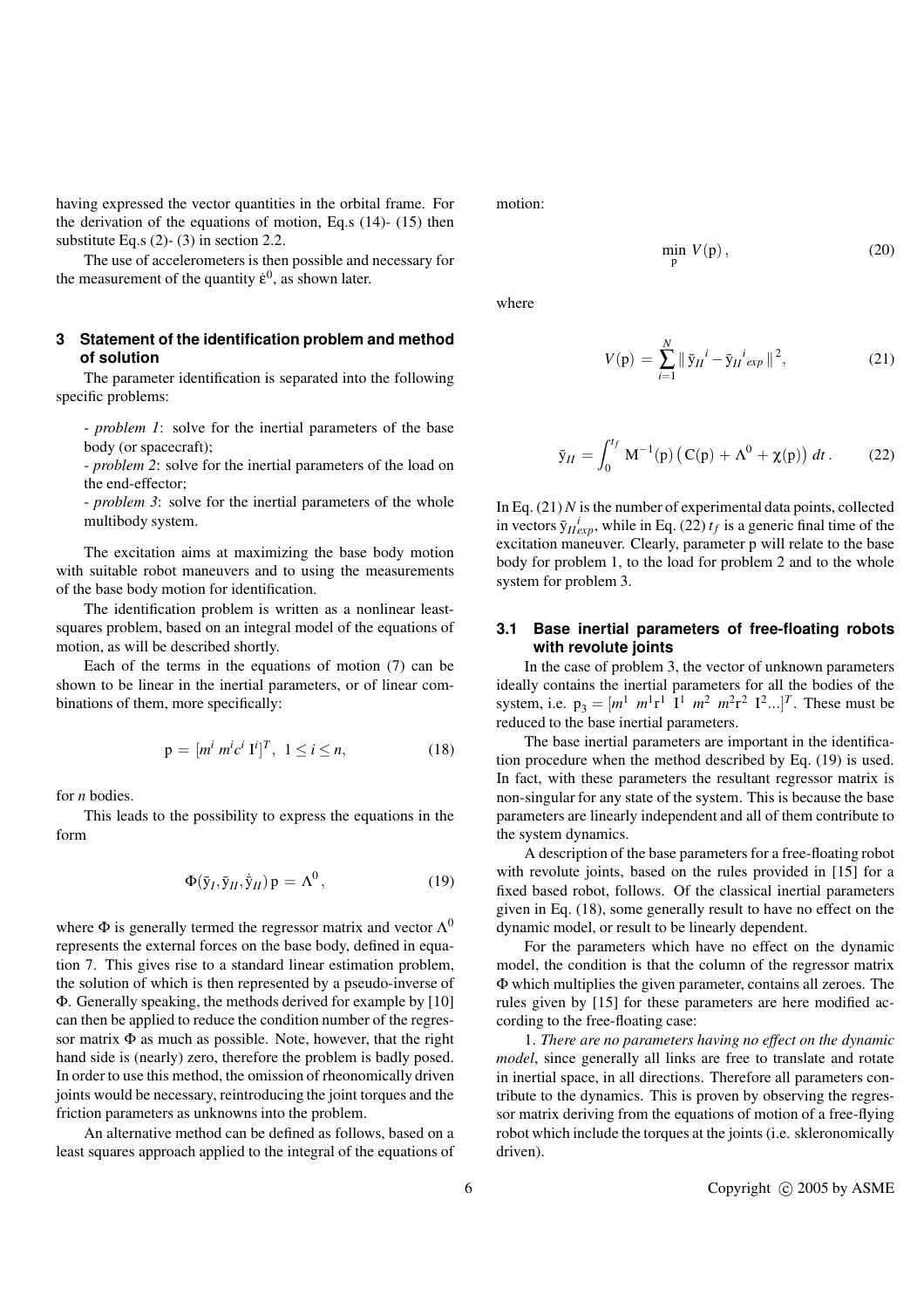Regarding the linearly dependent parameters, the result found by [15], by which a revolute joint reduces the number of independent parameters by three, also applies to the free-floating case, as it is based on link energy considerations, independently of the constraints on the base body of the robot. As a result:

2. *Some parameters are linearly dependent, in the same way as for a fixed-based robot*. A revolute joint reduces the number of independent parameters by three.

The two rules are described by an example of a two joint free-floating robot (no base body actuation). For such a system, the equations of motion can be written as

$$
\Phi_{ff} \, \mathbf{p}_{ff} = \Lambda_{joint} \,, \tag{23}
$$

where  $p_{ff} = [m^1 \; m^1 \; \text{r}^1 \; \text{I}^1 \; m^2 \; m^2 \; \text{r}^2 \; \text{I}^2]$  and  $\Lambda_{joint}$  represents the torques applied at the joints. After a QR decomposition of the regressor matrix  $\Phi_{ff}$ , it follows that the number of independent parameters is  $(30-6)=24$ , what we call here  $K_1$ .

The resulting base inertial parameters can be written in a vector array,  $K_B$ . These parameter can be identified as discussed in the previous section. Furthermore, following [15], an expression can be written relating the parameters  $K_B$  to the independent and the dependent parameters  $K_1$  and  $K_2$ , as

$$
K_B = K_1 + \beta K_2, \qquad (24)
$$

where  $\beta$  is a constant matrix. From the knowledge of K<sub>2</sub>, K<sub>1</sub> clearly follows after the identification of K*B*.

## **3.2 Degree of excitation**

It is proposed here that the degree of excitation of a maneuver is related to the amount of base body motion. Robot maneuvers are hence sought which maximize the base body motion, within the allowed bounds. This approach can be justified with the following argumentation. The cost function for the identification problem is given by Eq. (21). The condition of extremum, which provides the optimal solution, is then given by the equation

$$
\frac{\partial V}{\partial p_i} = 2 \sum_{i=1}^N (\bar{y}_{II}^i - \bar{y}_{II}^i{}_{exp}) \frac{\partial \bar{y}_{II}^i}{\partial p_i} = 0, \qquad 1 \le i \le m, \quad (25)
$$

where *m* is the number of parameters to be identified. Its solution is  $\bar{y}_{II}^i = \bar{y}_{II}^i{}_{exp}, 1 \le i \le m$ .

From this is follows that the single derivatives of the state vector  $\bar{y}_{II}$  with respect to the parameters are weights for the errors between the estimated and measured values. The greater these weights, the greater the accuracy in the solution for which the errors are zero. The derivatives, which are in effect sensitivities of the states with respect to the inertial parameters, need to be as large as possible.

Consider then a single mass *m* being acted upon by a force *F*, whose equation of motion is simply  $m\ddot{x} = F$ . It follows that the sensitivity of the output variable *x* is given by  $\frac{dx}{dm} = -F/m^2$ . It is then evident that a greater value of  $F$  will give rise to a greater sensitivity, what is useful for the purpose of the identification. This argument also holds for the integral form of this simple differential equation and therefore illustrates a physical property of mechanical systems, which justifies our excitation strategy.

## **3.3 Experimental procedure**

The method consists in an iteration of the following operations:

- planning of optimal maneuvers with a simulation model and with guessed (or updated) parameters;

- execution of the optimal maneuver on the real system, with data acquisition:

- identification with a simulation model with update of the parameters.

**3.3.1 Exciting maneuvers** The first part is intended for planning the maneuvers for optimal excitation of the base body. An initial guess is given for the inertial parameters which are to be identified. With this initial guess, the algorithm determines an optimal exciting maneuver. In order not to damage any components of the system, the initial guess should be made conservative, such that the motion which will be executed by the real system will not be excessive.

The cost function for this algorithm is defined as

$$
V(q)_{excitation} = || \bar{y}_{Imax} ||^2
$$
  
-(y<sub>I1 max</sub><sup>2</sup> - y<sub>I2 max</sub><sup>2</sup>) - (y<sub>I1 max</sub><sup>2</sup> - y<sub>I3 max</sub><sup>2</sup>)  
-(y<sub>I2 max</sub><sup>2</sup> - y<sub>I3 max</sub><sup>2</sup>) - (y<sub>I4 max</sub><sup>2</sup> - y<sub>I5 max</sub><sup>2</sup>)  
-(y<sub>I4 max</sub><sup>2</sup> - y<sub>I6 max</sub><sup>2</sup>) - (y<sub>I5 max</sub><sup>2</sup> - y<sub>I6 max</sub><sup>2</sup>) , (26)

where the subscript *max* relates to the maximum absolute value of the individual components  $y_{Ii}$  of vector  $\bar{y}_I$  ( $1 \le i \le 6$ ) during the maneuver. The cost function is formulated in such a way that large differences between the states  $y_{I}$  penalize its absolute value. Furthermore, for optimal excitation, the function is maximised in function of parameters q, to be defined below.

The excitation function parameterization is perhaps a key element of the procedure and is derived here from physical intuition. In order to excite all degrees of freedom of the base body, the *first three joints* of the robot are used, which usually constitute its shoulder and as such determine its greatest displace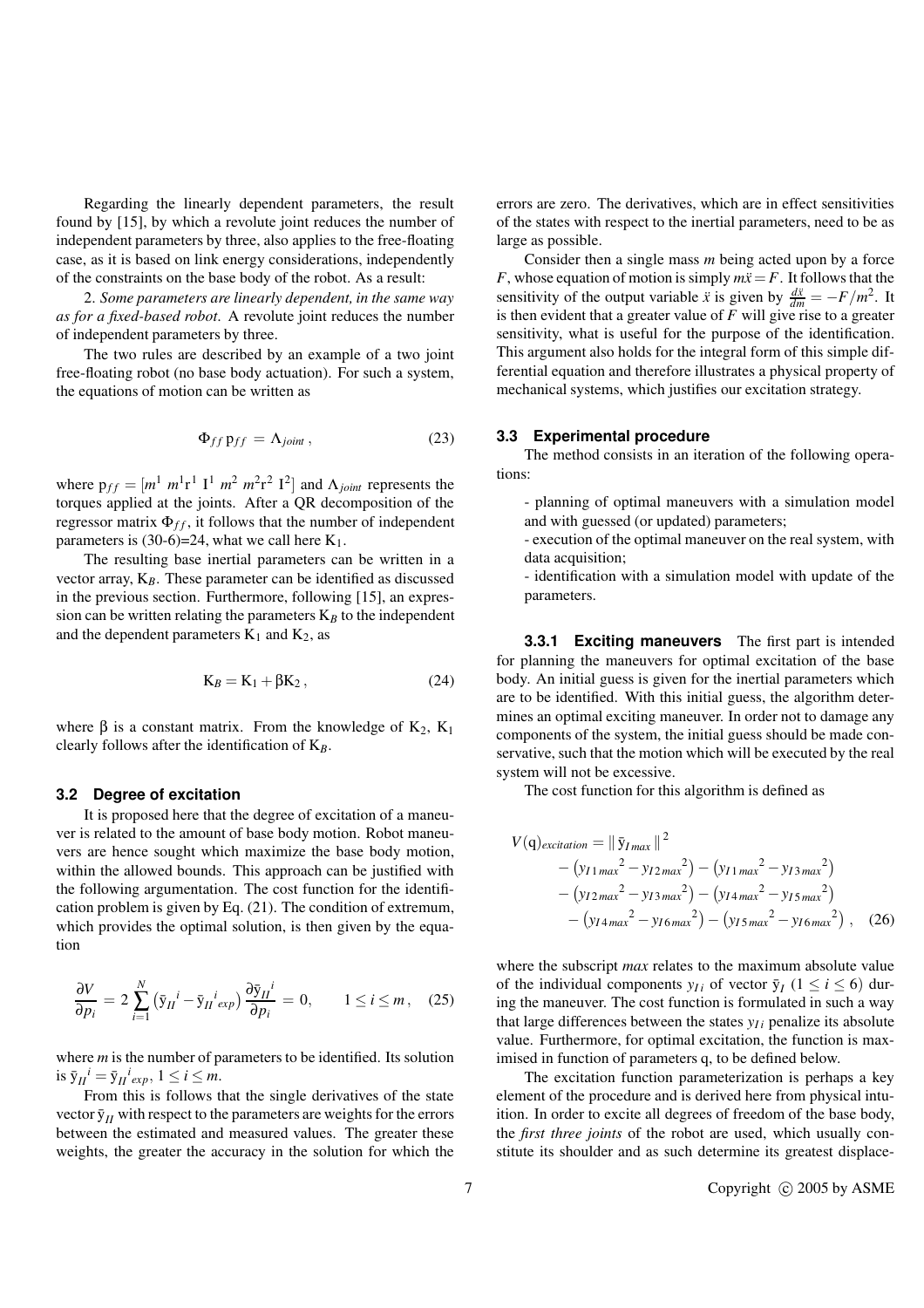ments. Hence, each of the joint motions, parameterized in time, is defined by the following equation

$$
\Theta^{i}(t) = q^{i}{}_{1} + q^{i}{}_{2} \cos(\omega_{e} t), \qquad (27)
$$

where the two parameters  $q^{i_1}$  and  $q^{i_2}$  appear for the amplitude of the oscillation and the initial position at which the oscillation takes place. An extra spline connects the initial state of each joint to position  $q^i_1$  and similarly for the inverse motion after the sinusoid. The frequency of the oscillation is dictated by  $\omega_e$ . The remaining joints should be positioned such as to have the robot in the extended position. As conclusion,  $q = [q^1_1 q^1_2 q^2_1 q^2_2 q^3_1 q^3_2]^T$ 

**3.3.2 Identification** The found solution to the first part is then executed on the real system (here only simulated on a system with parameters corresponding to the sought ones) and data is recorded. The second part of the identification then, finds a better guess to the unknown parameters. The cost function is simply given by Eq.  $(21)$ .

### **4 Results**

The nonlinear least square problems defined by Eq.s (21) and (26) was solved as an optimization problem with the Sequential Quadratic Programming method. All quantities are expressed in SI units.

#### **4.1 Problem 1: base body parameter identification**

The ETS-VII inertial parameters were taken as a first example, for which the base body parameters are the fol- $1$   $\text{lowing:}$   $m_{base} = 2645.9$ ,  $c_{base} = [-0.532, -0.281, 1.499]^T$ , *I base* = [5665.5,54.2,145.1;...,3033.0,−123.2;...,...,7067.2] To test the method the parameters were then set to some initial guess value, with an initial large error:  $m_{base} = 1000.0, c_{base} = [0.5, 0.5, 0.5]^T, I_{base} =$  $[1000.0, 10.0, 10.0; \ldots, 1000.0, 10.0; \ldots, \ldots, 1000.0].$ 

The initial guess of the excitation algorithm was instead taken to be  $q = [-1.1, -1.1, -1.1, -1.1, -1.1, -1.1]^T$ . Such choice can very well be dictated by inspection of the robot kinematics and in order to favor an extensive robot motion. The joint limits were set to  $\pm \pi/2$  *rad*.

For the first part of the procedure, the found solution to the excitation problem was found to be:  $q =$ [ 0.63,−1.87,−2.18,−0.15,5.3*e*− 2,−0.56] *T* . The simulated response for the latter set of parameters is shown in Fig. 4. Note that the orbital angular motion is not shown in the graphs since these are describing the response with respect to the orbital reference frame. The results show that all states of the base body are excited to an approximately equal degree.



Figure 4. Base body state variables for excitation maneuver problem 1

The results of the second algorithm are then as fol- $100 \text{Ws}: \ m_{base} = 2645.7, \ c_{base} = [-0.53, -0.28, 1.50]^T, \ I_{base} =$ [5667.25,50.98,148.39;...,3037.73,−124.13;...,...,7075.85].

Following are the results for a poorly exciting maneuver, found with the following initial guess for the first algorithm:  $q = [0.5, 0.5, 0.5, 0.5, 0.5, 0.5]^T$ . The resulting solution of the first algorithm gives a corresponding base body motion for which the third rotational axis is excited by one order of magnitude less that the other two. The consequence of this is shown in the lost precision of the inertial estimate of the second algo $r$  *i*thm:  $m_{base} = 2655.99$ ,  $c_{base} = [-0.54, -0.23, 1.53]^T$ ,  $I_{base} =$ [5539.09,42.70,161.246;...,3007.88,−57.47;...,...,7070.54].

The inclusion of the gravity gradient into the equations of motion is found to be very important for the second algorithm, adding to the accuracy of the solution. Note that the value used for the orbital radius was taken as that of a Low Earth Orbit of altitude 538 Km, such that  $r = 6916$  Km.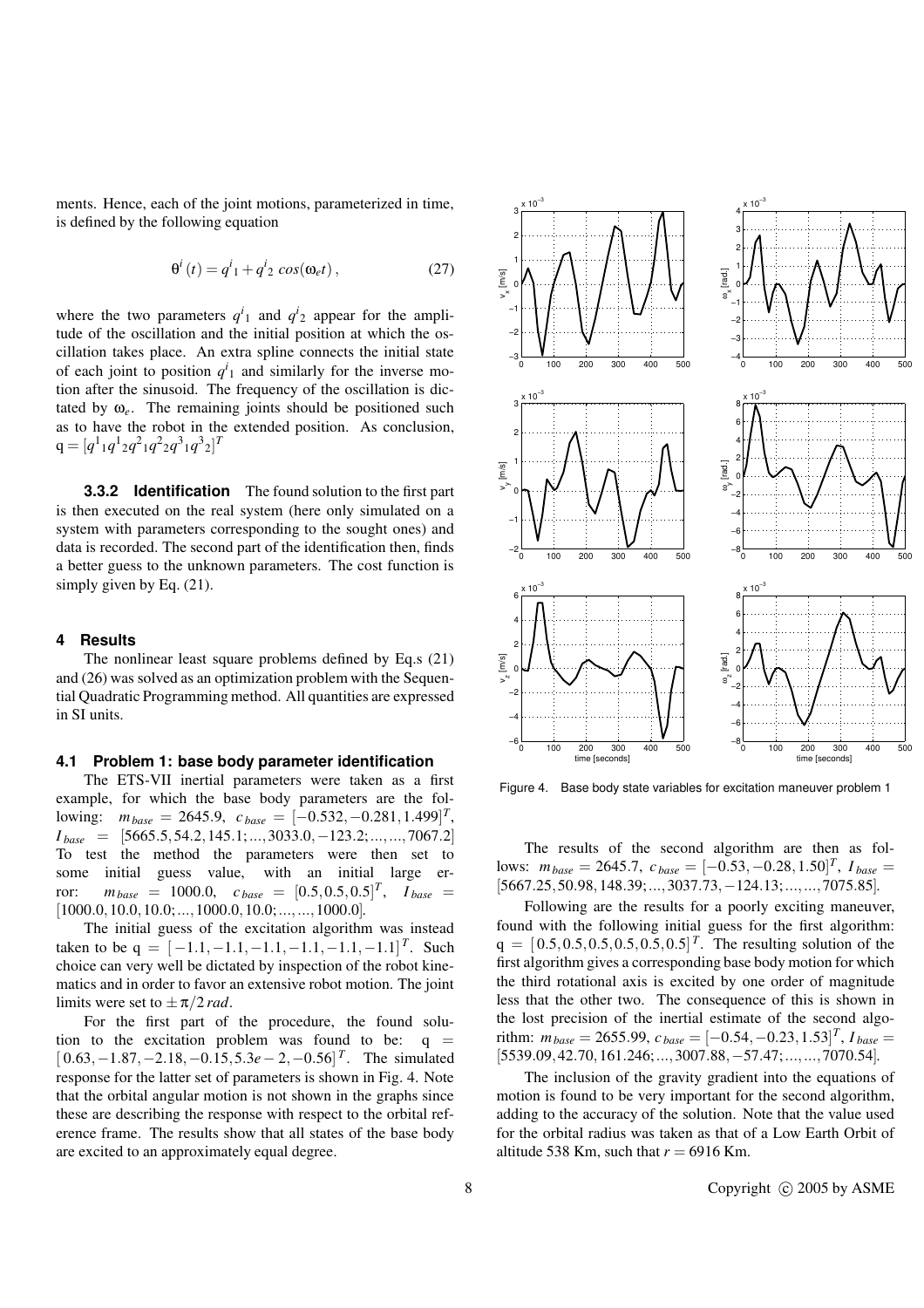The method was also found to adapt very well to systems with different mass distributions, for example such that the mass ration between the base body and the robot is increased to 1/7, from 1/25 of the ETS-VII.

#### **4.2 Problem 2: load parameter identification**

An example for the identification of the load parameters is given below. The load parameters are chosen arbitrarily to be:  $m_{load} = 370.0, c_{load} = [0.33, 0.50, 1.04]^T$ ,  $I_{load} = [700.0, 0.0, 0.0; ..., 700.0, 0.0; ..., ..., 700.0].$ The initial guess was taken to be p  $[10.0, 0.1, 0.1, 0.1, 10.0, 10.0, 10.0, 0.0001, 0.0001, 0.0001]$ <sup>T</sup>. After the first identification iteration, the results was found to be:  $m_{load} = 377.90, c_{load} = [0.30, 0.51, 1.00]^T$ ,  $I_{load} = [721.6, 0.0, 0.0; ..., 743.2, 0.0; ..., .710.9].$ After the second iteration, the solution was:  $m_{load}$  = 370.12,  $c_{load}$  =  $[0.33, 0.50, 1.04]^T$ ,  $I_{load}$  = [700.3,0.0,0.0;...,700.7,0.0;...,...,700.2], which shows a clear improvement with respect to the result of the first iteration.

#### **4.3 Treatment of noise and sensor precision**

The inclusion of noise has already been treated in [16], where a noise with average standard deviation  $\sigma = 0.04$  was introduced in the simulated experimental data signals (note that the noise on the ETS-VII measurement data was found to be  $\sigma = 0.009$ ). An error on the resulting solution of 2% derived from this, after suitable treatment of the data (filtering and polynomial fitting). A similar error can be expected for the three dimensional case after the same procedure is adopted to the data. However, this has not yet been verified.

Furthermore, the joint measurements, which consist of position measurements, need to be differentiated twice to obtain their velocity and acceleration equivalents. This procedure can also be improved with filtering techniques [15] and with the use of position and torque sensors at the joints. However, the use of rheonomically driven joints eliminates the necessity for joint torque measurements, which are known to be much more noisy than position measurements [12]. The accelerometer signal must be integrated to obtain the required velocity input. The effect of this procedure was not yet analyzed.

The precision of the sensors is also very important for the results. The results given above have been performed with computer precision. Clearly this is only ideal. However, typical precision for rotational velocity measurements can be up to 2 arcsec [16], if a star sensor is available on board. Regarding translational acceleration, sensors are available for 10*e*−5 and up to 10*e*−9 ms−<sup>2</sup> precision, but perhaps only at very large costs.

#### **5 Conclusion**

Firstly, the paper shows the possibility to perform inertial parameter identification directly in orbit, by eliminating the need for inertial measurements from ground. This in principle allows the use of accelerometer measurements in the identification model. The necessity to perform identification of the inertial parameters has been motivated with a detailed analysis. The necessity to know part of the system parameters for identification of the whole system has also been described, by deriving the base inertial parameters of a free-flying robot. The choice of the dynamic model to perform the identification has been described in terms of realistic modeling necessity, deriving from the experience gained with the ETS-VII satellite experiments.

Secondly, a physically intuitive experimental design strategy was proposed, which is novel to the application in question. The excitation strategy is efficient and versatile for any load on the robot end-effector. The method has been applied to a threedimensional model within simulation and with insight gained from the past experimental experience.

#### **REFERENCES**

- [1] Murotsu, Y., Tsujio, S., Senda, K., Ozaki, M.:*Parameter Identification of Unknown Object Handled by Free-Flying Space Robot*, Proc. of the 1992 AIAA Guidance Navigation and Control Conf., AIAA 92-4307, 1992.
- [2] K. Landzettel, B. Brunner, G. Hirzinger, R. Lampariello, G. Schreiber, B.-M. Steinmetz: *A Unified Ground Control and Programming Methodology for Space Robotics Applications - Demonstrations on ETS-VII*, International Symposium on Robotics (ISR 2000), pp. 422-427, Montreal, Canada, May 2000.
- [3] Lampariello, R., Agrawal, S., Hirzinger, G.: *Optimal Motion Planning for Free-Flying Robots*, IEEE International Conference on Robotics and Automation (ICRA 2003), Taiwan, 2003.
- [4] Lewis, F.L., Abdallah, C.T., Dawson, D.M.: *Control of Robot Manipulators*, MacMillan Pulishing Company, New York, 1993.
- [5] Gu, Y., Xu, Y.: *A Normal Form Augmentation Approach to Adaptive Control of Space Robot Systems*, Proceedings of the 1993 IEEE International Conference on Robotics and Automation, 1993.
- [6] Xu, Y., Shum, H., Lee, J., Kanade, T.: *Adaptive Control of Space Robot Systems with an Attitude Controlled Base*, Space Robotics: Dynamics and Control, pp.229-268, Kluwer Academic Publishings, 1993.
- [7] Shin, J., Lee, J.: *Dynamics control with adaptive identification for free-flying space robots in joint space*, Robotica, **12**, pp. 541-551, 1994.
- [8] Katoh, R., Sakon, H., Yamamoto, T.:*A Control Method for Space Manipulator Mounted on a Fre-Flying Robot by Using*